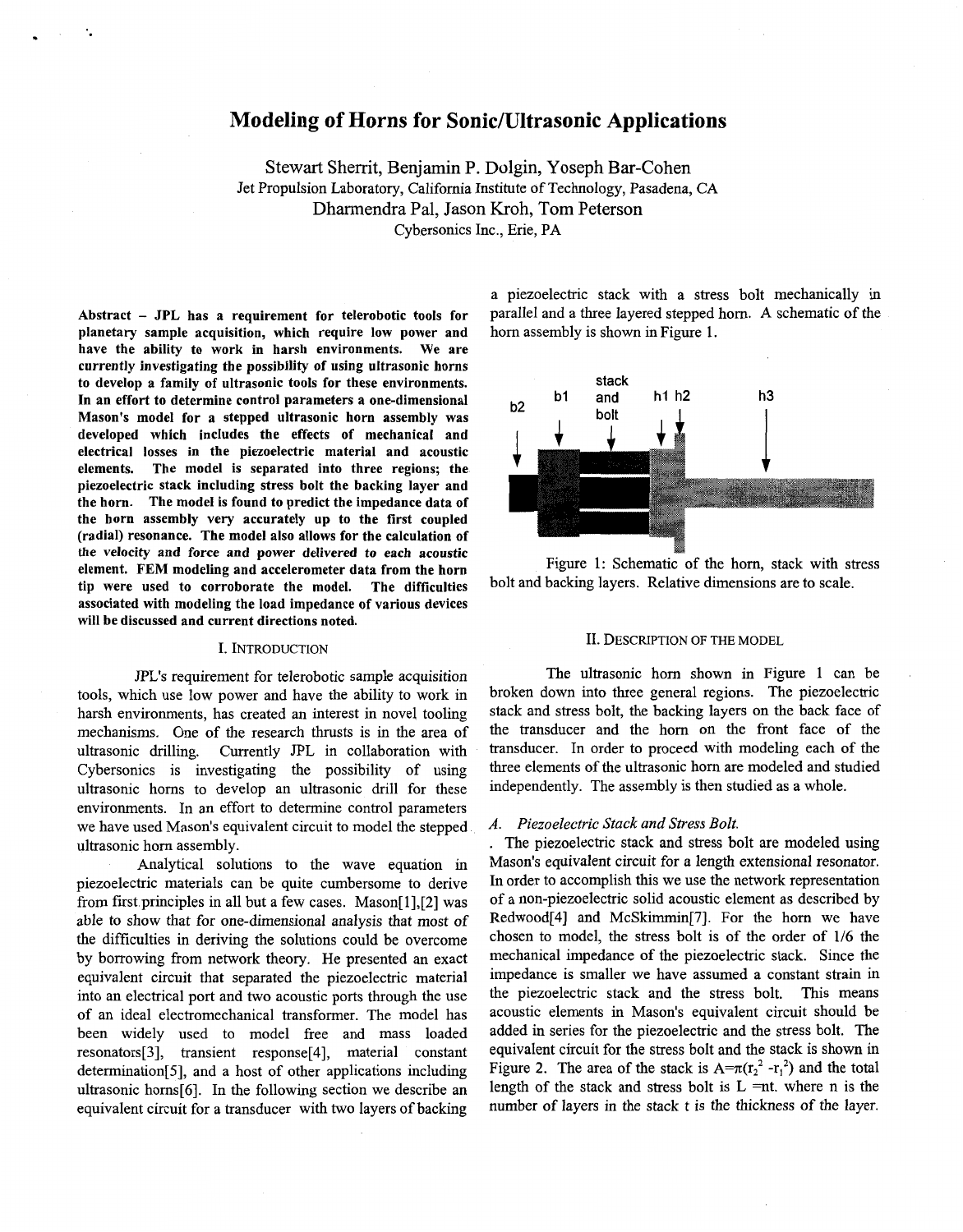<span id="page-1-0"></span>The parameters of the Mason's equivalent circuit for the ring stack and stress bolt shown in Figure 2 are.

$$
C_0 = \frac{n^2 \epsilon_{33}^T A}{L} (1 - k_{33}^2)
$$
 (1)

$$
N = \frac{nA}{L} \frac{d_{33}}{s_{33}^E} \tag{2}
$$

$$
Z_S^{SB} = \frac{Z_0^{SB}}{i \sin(\Gamma^{SB} L)}\tag{3}
$$

$$
Z_{S}^{P} = \frac{Z_{0}^{P}}{i\sin(\Gamma^{P}L)}\tag{4}
$$

$$
Z_T^{SB} = iZ_0^{SB} \tan(\Gamma^{SB} \frac{L}{2})
$$
 (5)

$$
Z_r^P = iZ_0^P \tan(\Gamma^P \frac{L}{2})
$$
 (6)

where  $Z_0 = \rho vA$  is the specific acoustic impedance which is the product of the density, velocity and area of the acoustic element. The superscripts designate whether the value corresponds to the stress bolt SB or the piezoelectric P.  $\Gamma = \omega/v$  is the complex propagation constant for each material where  $\nu$  is the velocity of the acoustic element The velocity of the piezoelectric is  $v = (1/\rho s_{33})^{1/2}$  where  $s_{33}^{D}$  is the complex open circuit compliance in the poling direction. The velocity of the stress bolt is

is  

$$
v = \left(\frac{Y}{\rho}\right)^{1/2}
$$
 (7)

where  $Y = Y(1+i/O)$  is the complex Young's modulus. O is is the mechanical Q of the material.



Figure 2. Mason's equivalent circuit for a piezoelectric ring stack with a center stress bolt. Parameters are shown in (1) to (7).

It should be noted that (7) is an approximation due the finite length of the stack.

# *B Backing layers*

The backing layer can be represented by two acoustic elements with matched boundary conditions as is shown in Figure 3.



The elements of the acoustic network of the backing layer are.

$$
Z_T^{B1} = iZ_0^{B1} \tan(\Gamma^{B1} \frac{b_1}{2})
$$
 (8)

$$
Z_S^{B1} = \frac{Z_0^{B1}}{i \sin(\Gamma^{B1} b_1)}\tag{9}
$$

$$
Z_T^{B2} = iZ_0^{B2} \tan(\Gamma^{B2} \frac{b_2}{2})
$$
 (10)

$$
Z_S^{B2} = \frac{Z_0^{B2}}{i \sin(\Gamma^{B2} b_2)}
$$
 (11)

where  $b_i$ ,  $Z^i_{0}$ ,  $\Gamma^i$  are the length, specific acoustic impedance and complex propagation constant of the i<sup>th</sup> layer. The total acoustic impedance of the backing stack and stress bolt up to the center of the acoustic transmission line is

$$
Z_{L} = Z_{T}^{SB} + Z_{T}^{P} + Z_{T}^{B1} + \left(\frac{Z_{S}^{B1}\left(Z_{T}^{B1} + Z_{T}^{B2} + \frac{Z_{T}^{B2}Z_{S}^{B2}}{Z_{S}^{B2} + Z_{T}^{B2}}\right)}{Z_{S}^{B1} + Z_{T}^{B1} + Z_{T}^{B2} + \frac{Z_{T}^{B2}Z_{S}^{B2}}{Z_{S}^{B2} + Z_{T}^{B2}}\right)
$$
(12)

# *C Horn*

The horn equivalent circuit is similar to the model for the backing layer except an additional layer is present. It is interesting to note that the stepped horn response discussed by Belford[8] is inherent in the response of two or more network representations of acoustic element. The acoustic layers are shown in F[igure 4.](#page-2-0) Each layer in the horn is a T network of the tan and sin functions,. however due to space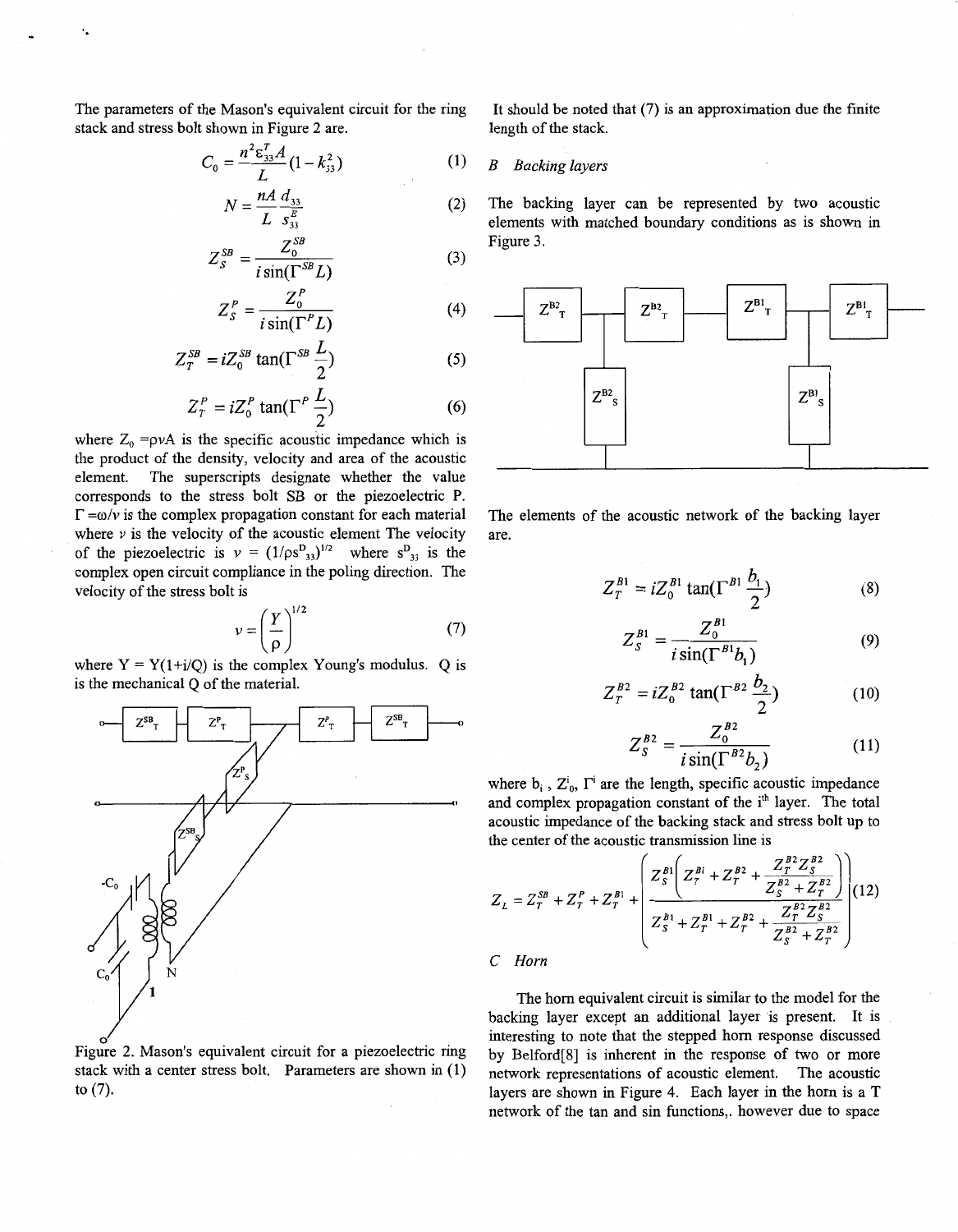<span id="page-2-0"></span>limitations of we show the T network as a single three port where  $Z_c=1/i\omega C_0$ . And N is the turns ratio defined in (2). element. The properties of the elements of the horn are shown in Table



Figure 4. The equivalent circuit of the horn.

The acoustic impedance of the right side of the acoustic transmission line which includes the unloaded, unclamped horn is

$$
Z_{R} = Z_{T}^{SB} + Z_{T}^{P} + Z_{T}^{h1}
$$
\n
$$
= \begin{pmatrix}\nZ_{S}^{h1}\left(Z_{T}^{h2} + Z_{T}^{h3} + \frac{Z_{T}^{h3}Z_{S}^{h3}}{Z_{T}^{h3} + Z_{S}^{h3}}\right) \\
Z_{S}^{h1}\left(Z_{T}^{h1} + Z_{T}^{h2} + \frac{Z_{S}^{h2}\left(Z_{T}^{h2} + Z_{T}^{h3} + \frac{Z_{T}^{h3}Z_{S}^{h3}}{Z_{T}^{h3} + Z_{S}^{h3}}\right)}{Z_{S}^{h2}\left(Z_{T}^{h2} + Z_{T}^{h3} + \frac{Z_{T}^{h3}Z_{S}^{h3}}{Z_{T}^{h3} + Z_{S}^{h3}}\right)}\n\end{pmatrix}
$$
\n
$$
Z_{S}^{h1} + Z_{T}^{h1} + Z_{T}^{h2} + \frac{Z_{S}^{h2}\left(Z_{T}^{h2} + Z_{T}^{h3} + \frac{Z_{T}^{h3}Z_{S}^{h3}}{Z_{T}^{h3} + Z_{S}^{h3}}\right)}{Z_{S}^{h2}+\left(Z_{T}^{h2} + Z_{T}^{h3} + \frac{Z_{T}^{h2}Z_{S}^{h3}}{Z_{T}^{h3} + Z_{S}^{h3}}\right)}
$$

For a given harmonic force on the front face of the horn the velocity v and the displacement  $d=v/i\omega$  of the tip of the horn can be determined by finding the current through the acoustic impedance  $Z_T^{h3}$  at the end of the horn. The total acoustic impedance for the case where the front and back acoustic ports are shorted (free to expand)

$$
Z_A = Z_S^{SB} + Z_S^P + \frac{Z_R Z_L}{Z_R + Z_L}
$$
 (14)

where  $Z_L$  and  $Z_R$  are the sum of the acoustic impedances on the left and right side of the piezoelectric material as defined in (12) and (13). The total electrical impedance as seen from the electrical port is

$$
Z = \frac{Z_c \left(\frac{Z_A}{N^2} - Z_c\right)}{\frac{Z_A}{N^2}} = Z_c - \frac{Z_c^2 N^2}{Z_A}
$$
 (15)

**1.** We have used the unclamped velocity in the model since at these frequencies the elements are not laterally clamped. That is  $v=(Y/\rho)^{1/2}$  where *Y* is the Young's modulus and  $\rho$  is the density.

| Piezoelectric Stack                                                |                                                 |
|--------------------------------------------------------------------|-------------------------------------------------|
|                                                                    | ID. = $0.0125$ m OD. = $0.025$ m L = $0.0212$ m |
| $p = 7800 \text{ kg/m}^3$ n=4                                      |                                                 |
| $d_{33} = 280(1 - 0.0008i) pC/N$                                   |                                                 |
| $\epsilon^{\text{T}}_{33} = 1.09 \times 10^{-8} (1 - 0.0015i)$ F/m |                                                 |
| $s_{33}^E = 2.0x10^{-11}(1-0.0012i) m^2/N$                         |                                                 |

Stress Bolt OD.=0.00952 m L= 0.0212 m **p** =7890 kg/m3  $v = 4970(1+0.001i)$  m/s

\n Backing Layer 1  
\n OD.=0.0268 m  
\n L= 0.0127 m  
\n 
$$
\rho = 7890 \, \text{kg/m}^3
$$
  
\n $v = 4970(1+0.001i) \, \text{m/s}$   
\n Backing Layer 2  
\n OD.=0.011 m  
\n L= 0.00902 m  
\n  $\rho = 7890 \, \text{kg/m}^3$   
\n $v = 4970(1+0.001i) \, \text{m/s}$ \n

Horn Layer 1

\nOD.=0.0268 m      Le = 0.00775 m      
$$
\rho
$$
 =4430 kg/m<sup>3</sup>  $v = 5150(1+0.0006i)$  m/s  
\n Horn Layer 2

\nOD.=0.0366 m      Le = 0.00325 m       $\rho$  =4430 kg/m<sup>3</sup>  $v = 5150(1+0.0006i)$  m/s  
\n Horn Layer 3

\nOD.=0.00890 m      Le = 0.0583 m       $\rho$  =4430 kg/m<sup>3</sup>  $v = 5150(1+0.0006i)$  m/s

The impedance of the horn was measured as a function of frequency using a Solatron 1260 Impedance Analyzer. The data and the predicted impedance data are shown in [Figure 5.](#page-3-0) The predicted impedance data was generated using equation 15 and the properties in Table 1. As can be seen the fit **is**  very good around the first two resonances. The peak in the impedance spectra at 45 kHz was found to be due to the ring breathing mode of the piezoelectric stack. The first resonance peak at about 20 kHz is the resonance of the horn tip. The resonance at 35 kHz is associated with resonance of the full assembly (horn, backing and stack). The slight mismatch in the reactance data at the resonance of the horn (35 kHz ) tip is due to the large Q of the resonators. If the data is measured on a finer frequency scale a better visual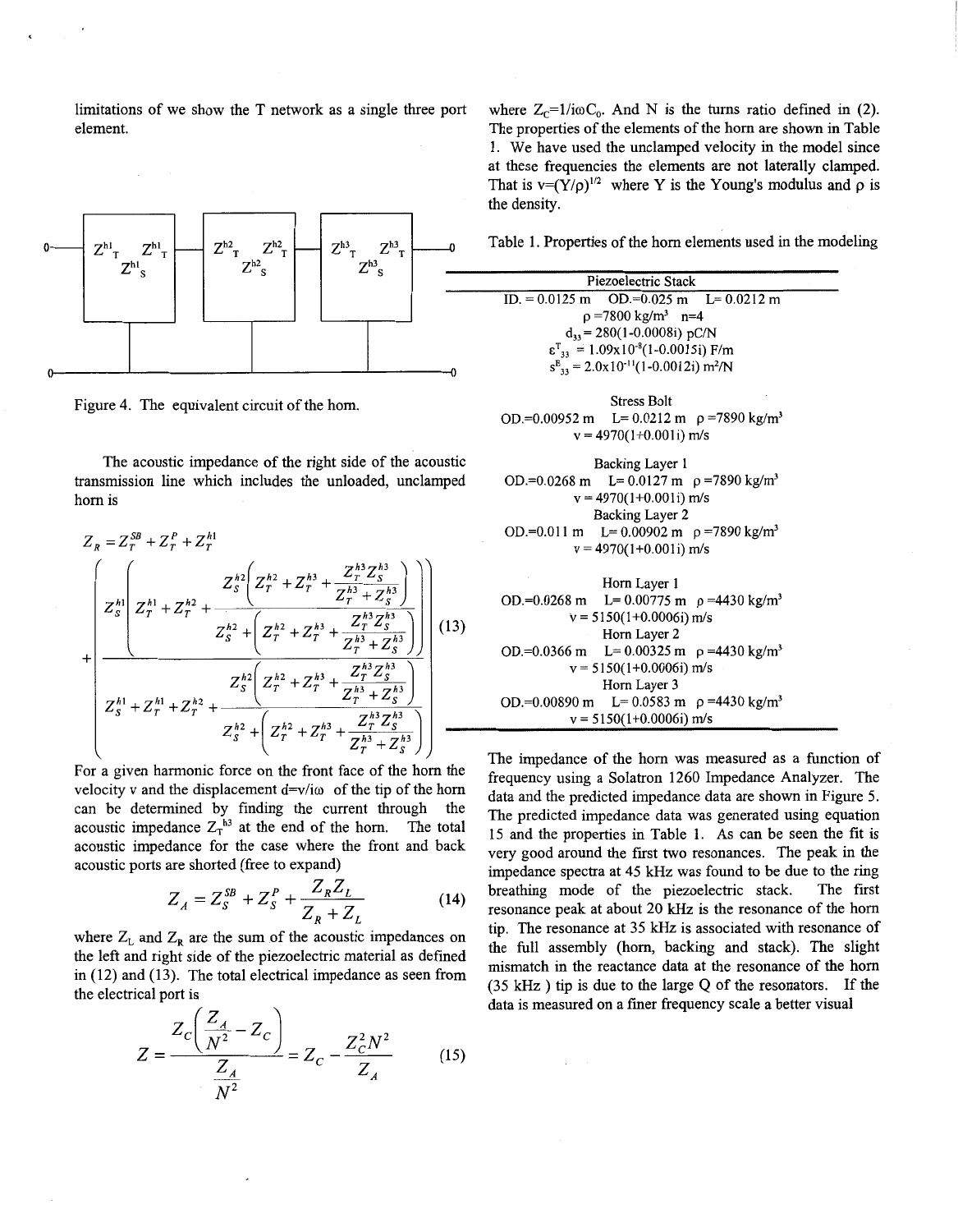

<span id="page-3-0"></span>.

Figure 5. The impedance data of the horn and the predicted impedance using equation 15 and the data in [Table 1.](#page-2-0)



Figure *6.* The measured acceleration response of the horn tip model. and backing face compared to response calculated from the An optional restoring spring is used to aid in returning the

match to the data is observed. The coefficients used to determine the impedance data can also be used to determine the velocity of the front face, displacement of the horn tip and power delivered to the horn however it should be noted that impedance data is small signal data. The response of the system and the losses can change considerably under high fields..

The acceleration of the front and back face of the horn assembly was measured with a pair of Endevco **2292**  accelerometers. The frequency response is shown in Figure *6*  along with the response predicted by the model. In the model we have added an impedance  $Z=im\omega$  (m = accelerometer mass) to the front and back acoustic ports to account for the mass damping of the accelerometers. An example of the current-voltage relationship for an unloaded horn is shown in Figure **7.** The tuned load is resistive with an impedance of 50 ohms.



Figure 7. The voltage and current for the horn driven at low fields. The average power is *6* Watts. The frequency is **22** Hz.

### 111. EFFECT OF **LOAD**

In the current drill design by Cybersonics an ultrasonic horn driven at 20-23 kHz is used to excite a free floating drill or coring bit into various rock samples. The action is similar to a jackhammer impact. Although the electrical drive is of the order of 20 kHz, considerable low frequency components are present in the drill. The load on the horn tip is non linear and substantial subharmonics are produced which aid in the drilling process. **A** schematic diagram of the drill assembly is shown in [Figure 8.](#page-4-0) The drill is in contact with the horn tip and is driven from the horn at the horn tip velocity. The tip of the drill or.corer is impacted into the rock sample creating stress fracture in the material. drill base to the horn tip where the action is repeated. A free